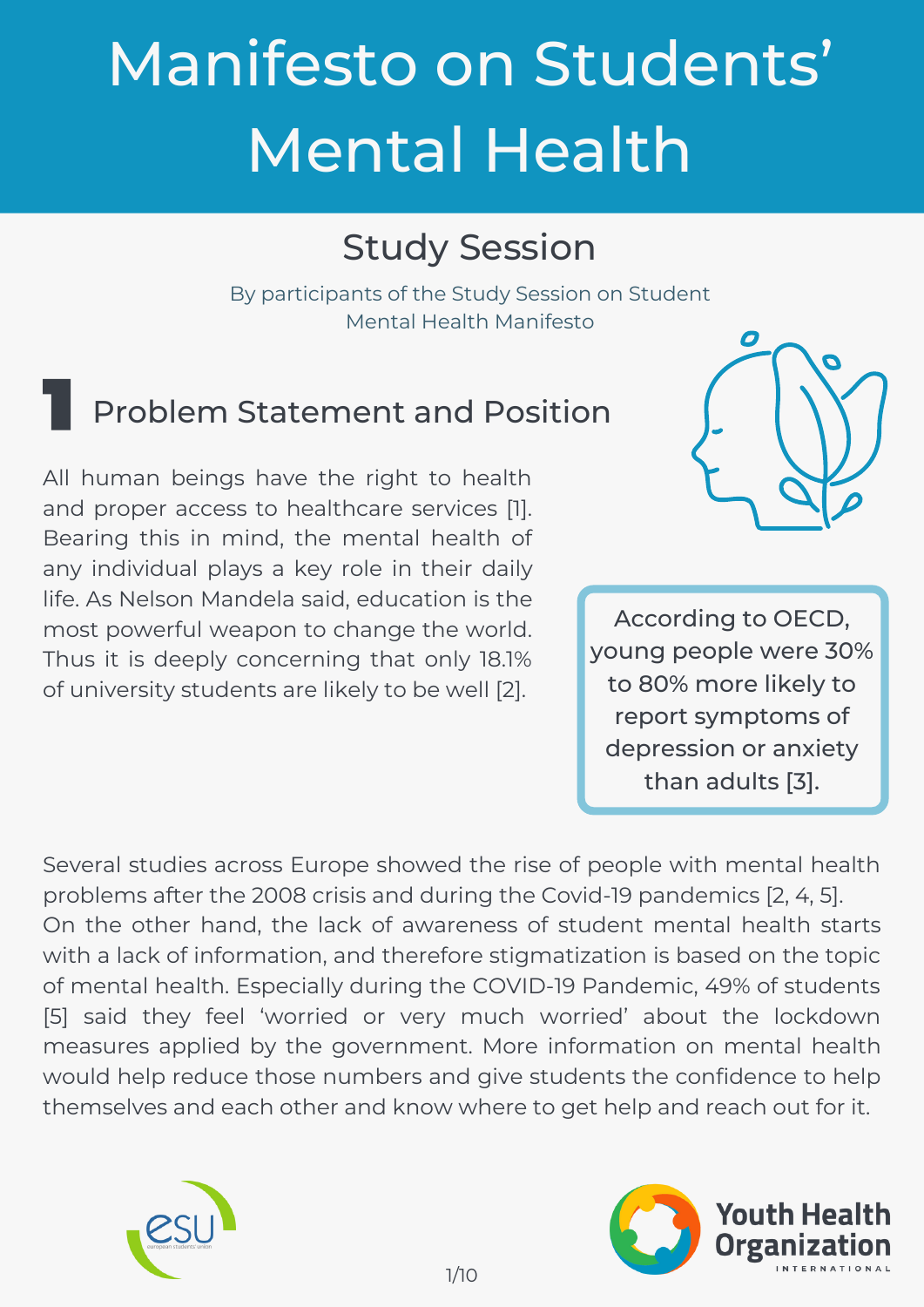Furthermore, the accessibility problem is still an issue. Various cultural and societal predispositions concerning mental health significantly impact using the provided MH services to their fullest capacity. Many among the youth find it shameful to ask for mental health specialists' help with their struggles - high numbers of suicide ideation are reported (Downs & Eisenberg, 2012, p. 108 [6]), and yet more than half receive no treatment. Considering that generally, mental illnesses are less reported to receive counseling, these numbers raise even more concern.

A quantitative analysis (Megan Krone's study [7]) specifies some of the examples of how stigmatization can affect the support students may get. For the most part, college students indicate they care about individuals with mental illness; however, they also indicate their environment does not consistently deliver a message of care [7]. This tension may show the influence of campus culture regarding mental illness, the presence of stigma in the environment, and a desire to change that culture. Due to the fear of stereotypes, prejudice, and discrimination, individuals with mental illness may self-conceal the signs and symptoms of their illness or treatment to avoid the stigma of mental illness.

Keeping in mind that students are the reason universities exist urges the need to improve students' mental health to have a healthy university and empowers them to be autonomous and choose the best possible option.

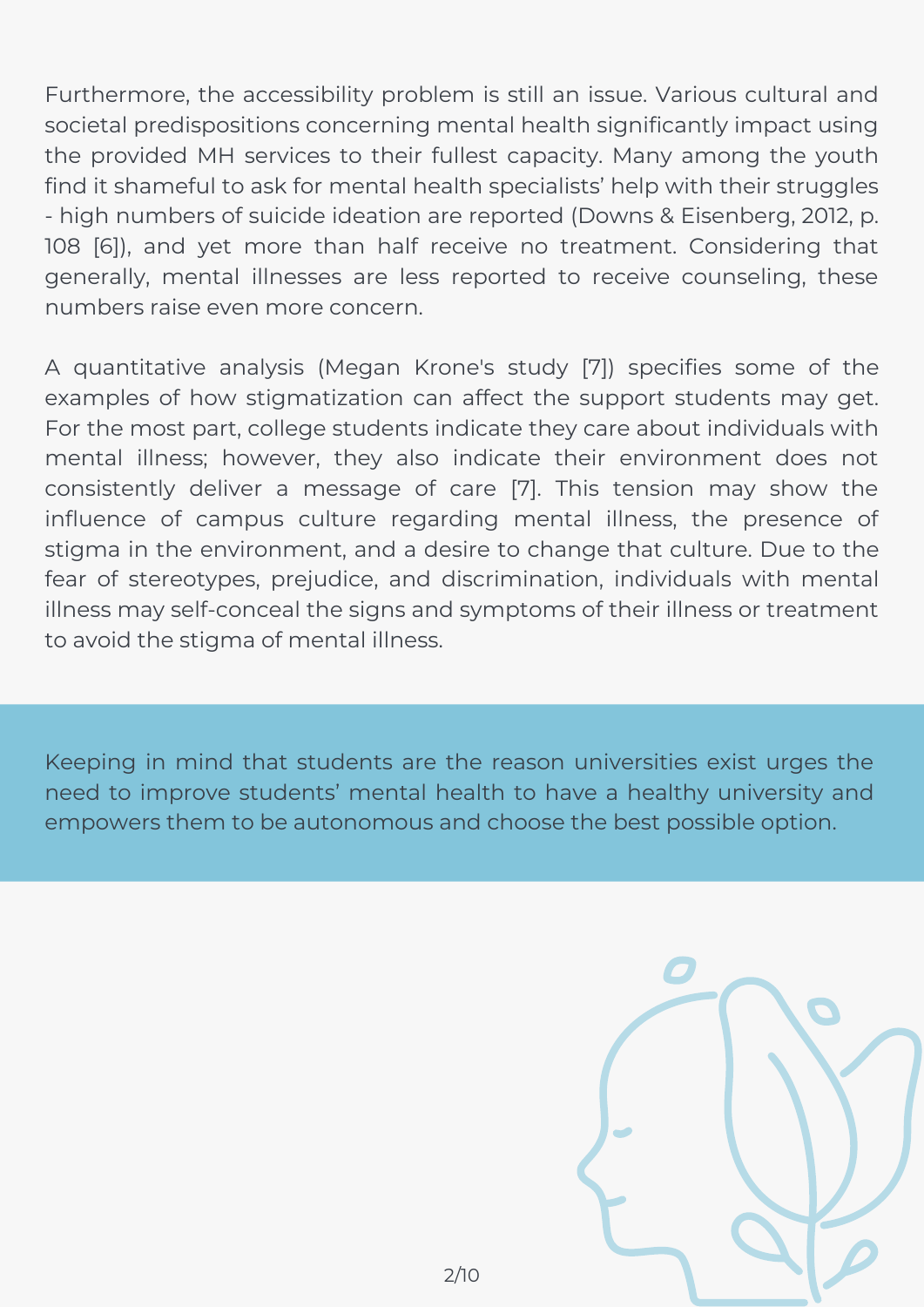

We call upon the following stakeholders to help improve the status of student mental health.

#### GOVERNMENT

We urge governments and respective Ministries to increase the number of mental health professionals working with university students. We invite health insurance companies to consider having psychotherapy sessions covered (reimbursed) for students.

We remind local, regional, and national authorities to fulfill all the elements of the right to health - availability, accessibility, acceptability, and quality of mental health services for university students [1]. We demand governments adopt a national mental health strategy/action plan, through a consultative process with all relevant stakeholders - including university students, and allocate funds necessary for the implementation of the strategy. In addition, we encourage governments to do the constant monitoring and evaluation of the implementation of the strategy.



- Increase the number of mental health professionals working with university students.
- Provide more human resources.
- Create a national mental health strategy.

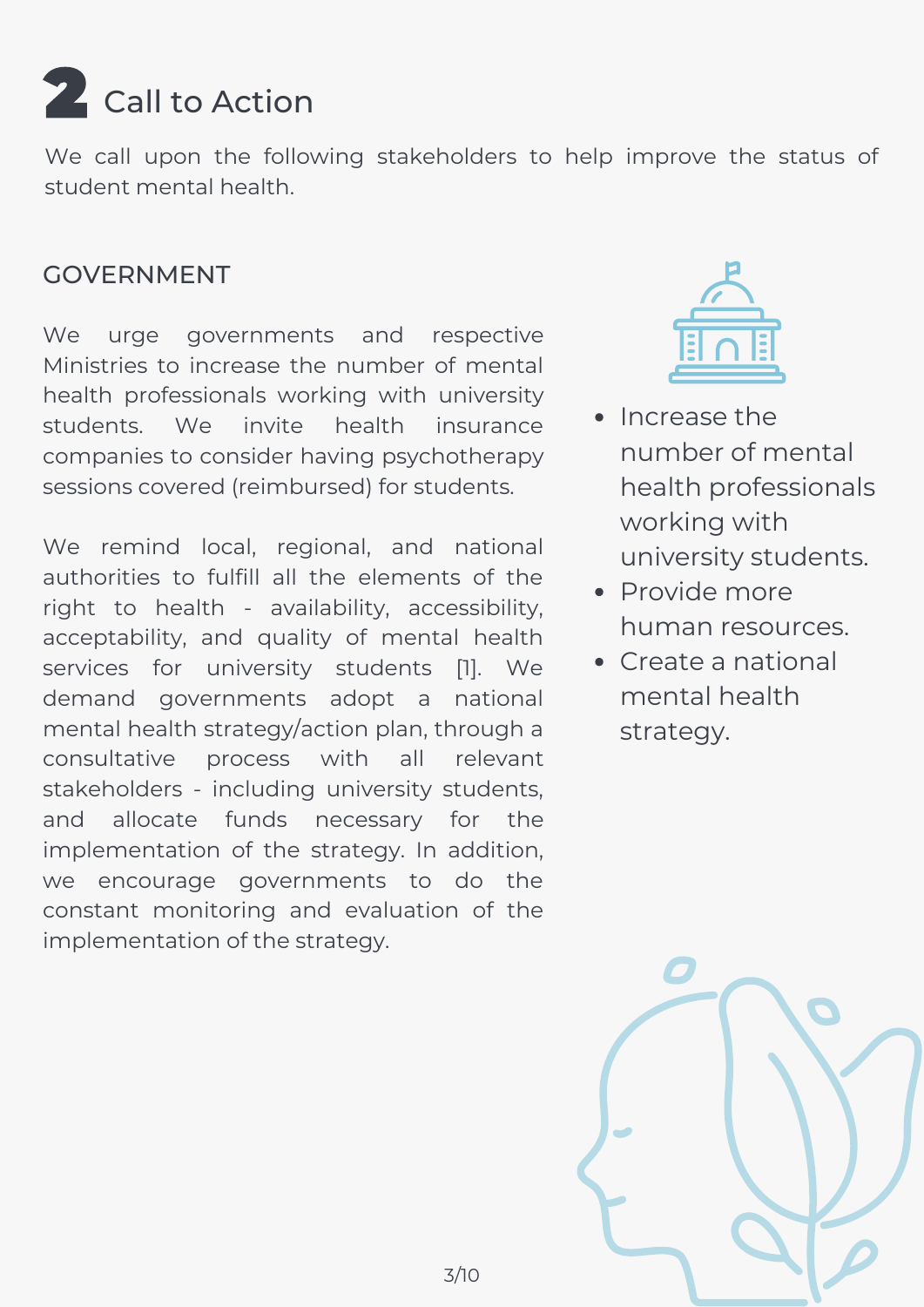

THE RIGHT TO HEALTH All services, goods and facilities must be available, accessible, acceptable and of good quality [1].

Providing more human resources - on all levels - would improve the access and the quality of the mental health services. The budget for services, resources, and support to universities, NGOs, student councils, and other stakeholders who advocate for students' mental health should be increased and stable. A national mental health strategy should be created and implemented, involving all stakeholders - the health professionals, higher education institutions and the faculty members and staff, NGO and civil society, student unions and councils, youth organizations, and all youth groups, and supported by an action plan with concrete steps, measurable elements, evaluation periods and criteria and monitoring. All the mentioned sides should take part in monitoring and periodical evaluation of the strategy and the plan, as well as proposing the following steps and changes that need to be made to ensure long-term change, impact, and a higher quality of mental health services and support, and student's life.

#### UNIVERSITY LEADERSHIP

We call upon the University Leadership to address mental health issues for students and academic staff. We are deeply convinced that the issue at hand requires the leadership's utmost attention as the current studies show that the mental health issues aren't going anywhere, and the situation is still dire. To tackle the problem, we emphasize the need to start looking at the issue as a whole and conduct research among students and staff and create a concrete action plan based on the results with measurable elements, evaluation periods, criteria, and most importantly, monitoring. In this strategy, some of the key points should cover accessibility, availability, quality, and acceptability.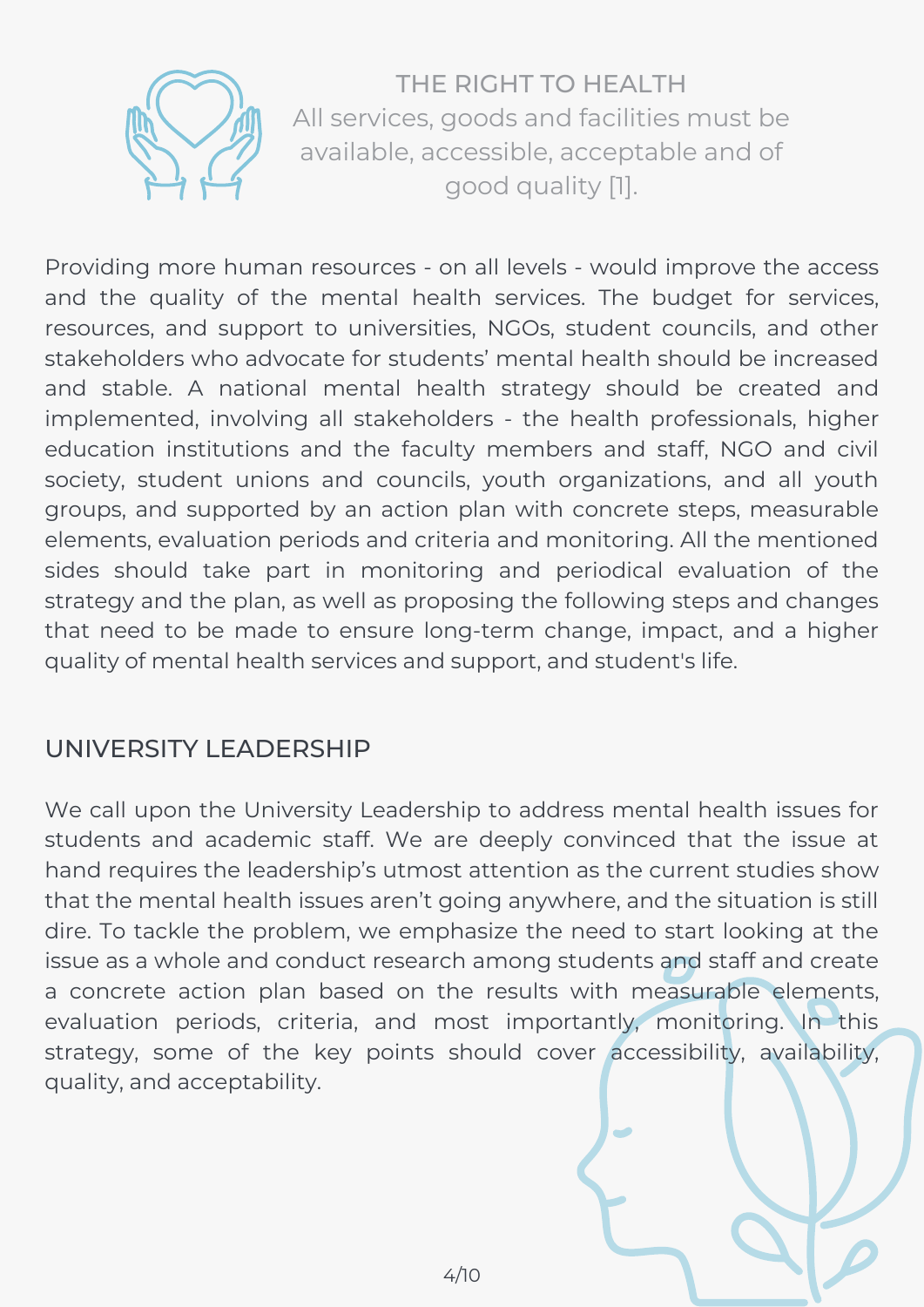"Eurostudent studies show that more than 45% of students are experiencing financial issues."

Recognizing the accessibility point, we are deeply convinced that psychological counseling in the Higher Education Institutions (HEI) should be free, as Eurostudent studies show that more than 45% of students are experiencing financial issues [4]. We mustn't burden students or academic staff with extra financial obligations, especially if it's connected to their mental well-being.

Furthermore, to increase the accessibility of mental help, we emphasize the need to expand the pool of experts who could provide these services. The current situation shows that the waiting times for consultations are anywhere from two to six weeks. We would also like to emphasize the need to educate the academic community about the availability of psychological counsel. The need for informational seminars and other activities to raise awareness and understanding of mental health issues is mandatory as the literacy on mental health is still biased.

A friendly and healthy environment at the university and campus is an added value to the quality of students' lives. Ensuring the accessibility of the buildings for the students with disabilities and any access needs, having space for sports, culture, arts, and other activities that could directly contribute to students' mental health, securing sustainability of students clubs and societies, and having green spaces would contribute to the quality of students' life.

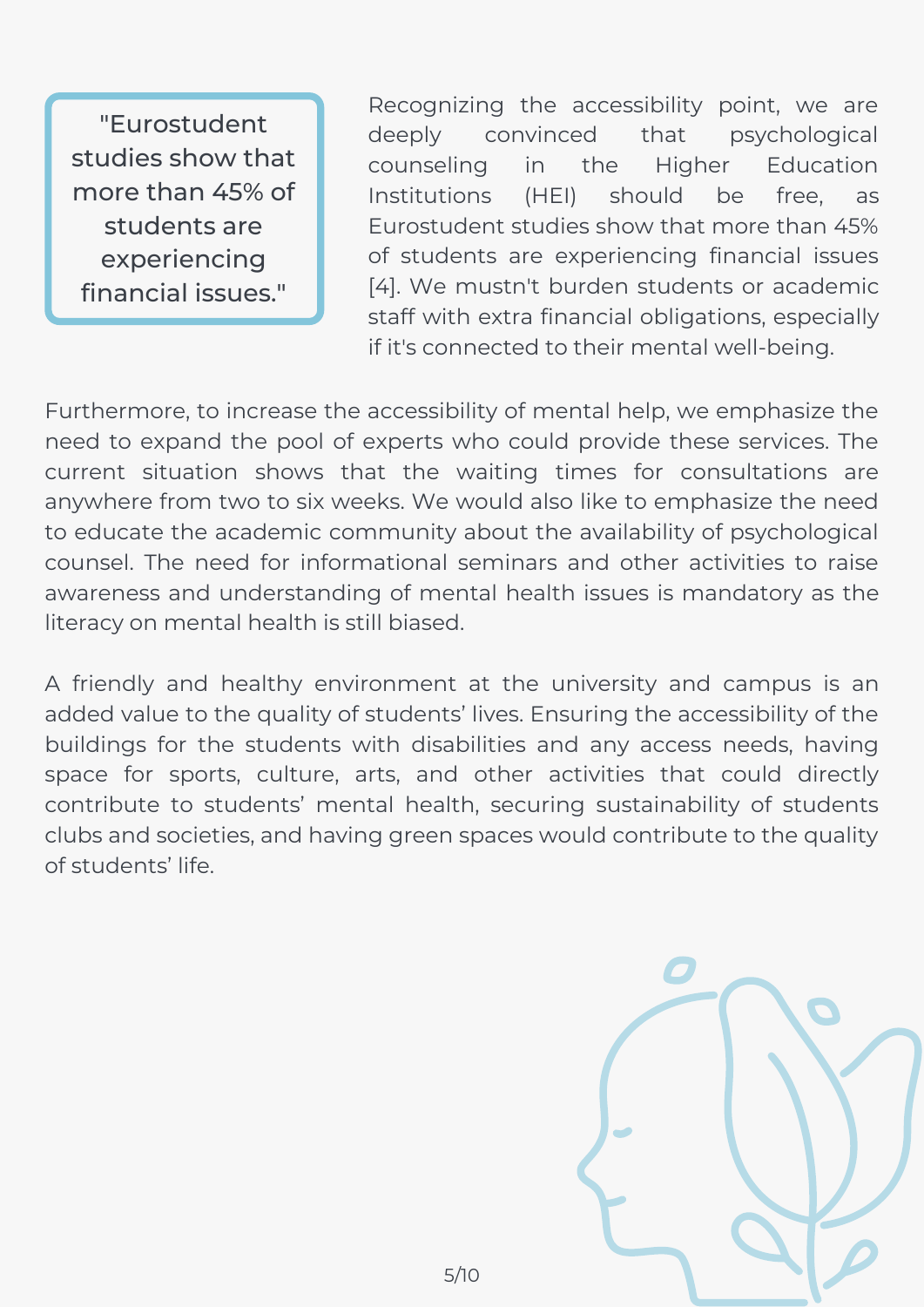### FACULTY MEMBERS/ACADEMIC STAFF

We call upon all Faculty Members and the Academic Staff to join the actions alongside the key actors addressed above. As the ones in direct contact with the students daily and the ones that help students achieve their (academic) goals, faculty members and academic staff have a crucial role in students' lives and academic journeys. We are confident that including the topic of mental health in classes, e.g., into an already existing or building a new curriculum that will be available to all students to add to their study program.

One of the biggest challenges is preserving the balance between studies, life outside the classroom, and extracurricular activities. For this reason, it is crucial to reflect on the obligations and criteria that are put upon students and need to be met.

Furthermore, open communication about mental health in classes and being open to offering academic support and flexibility when needed, as well as access to information about the service and support available for students, all contribute to creating a safe space and fighting stigma.

When discussing the types and availability of services and support, one of the productive ones would be peer-to-peer counseling, which would allow students to find other young people of the same or similar age and experiences.

For the members and staff in general, attending a training on the topic of mental health in which they would learn about how to recognize signs or calls for support, knowing how and when to approach students and where to direct them will be an added value to their pedagogical approach, and it will benefit to both sides. Having faculty members, academic staff and everyone involved in students' lives being aware of and recognizing the importance of mental health and the appropriate help and support to those who need it nurtures the development of the young people who invested in their education.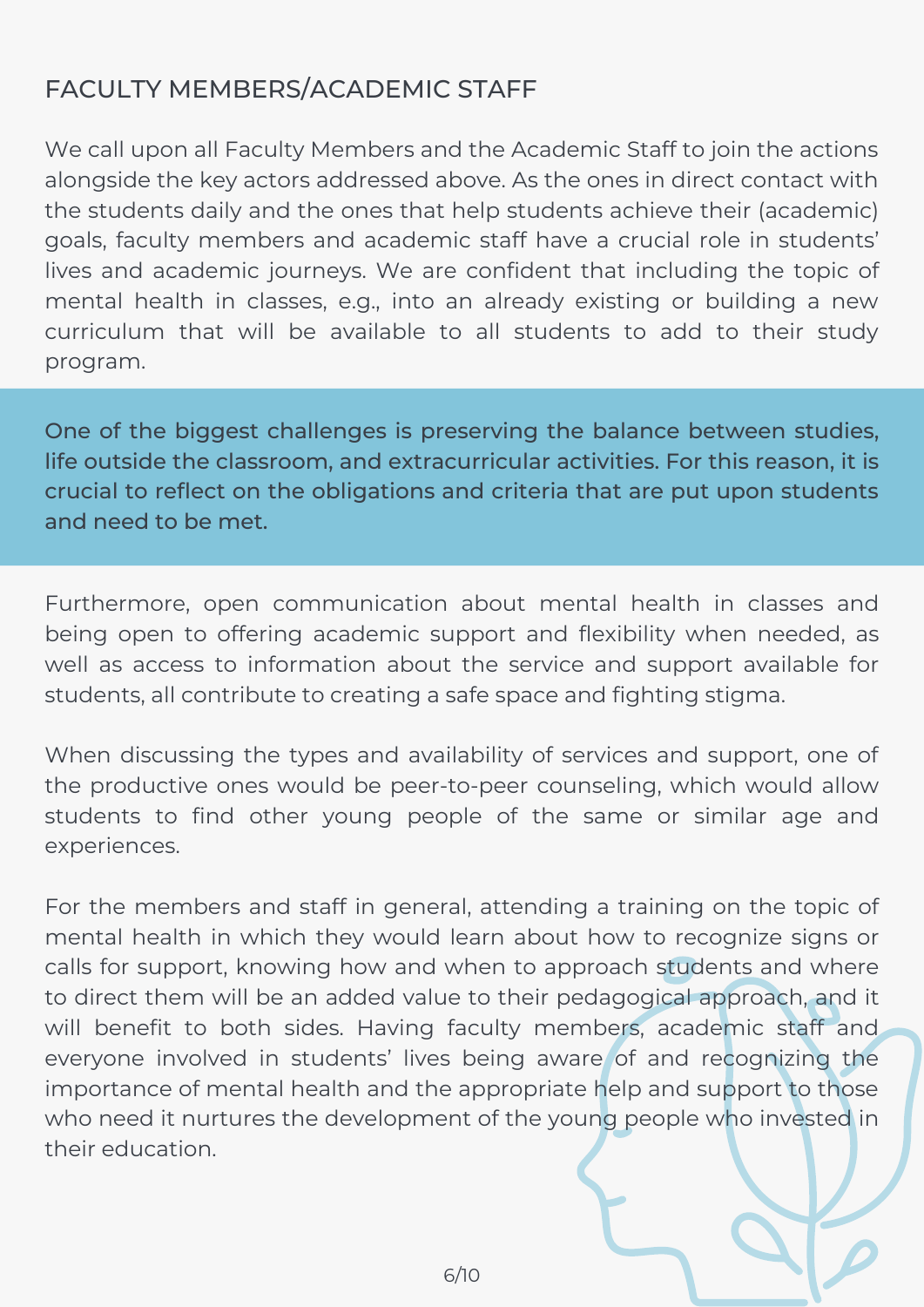### HEALTHCARE PROFESSIONALS

Considering the expertise and role that healthcare professionals have, they can significantly impact healthcare prevention and empowerment within schools and universities.



As university mental health staff, they can make the first step toward the most vulnerable students and students meeting academic difficulties. Also, they can build, promote and facilitate mental health awareness and prevention programs among university staff and mental health professionals. As experts in the area, healthcare professionals can assess their needs in achieving their goals in mental health and advocate, in collaboration with students' unions and other organizations, for assigning more financial support and human resources to tackle student mental health. Nonetheless, healthcare professionals can and should publicly speak up and share information about the importance of mental health through awareness campaigns, on the governmental level, and through government policies. Regarding the accessibility of mental health support, healthcare professionals can provide help through live anonymous chat and green line, with the financial support of universities and the Government.

#### NGOS/CIVIL SOCIETY/YOUTH ORGANISATIONS

Youth organizations/NGOs/Civil Society could host panels where students with different diagnoses can speak about their personal experiences to break down any stigma associated with their respective diagnoses or difficulties. These groups can also use their social media to give these individuals a bigger platform to speak about their experiences and give youth and their communities opportunities to engage with them in a structured and safe way. These groups should also host periodical consultations with their stakeholders or members in order to monitor the progress of their work with supporting youth and students.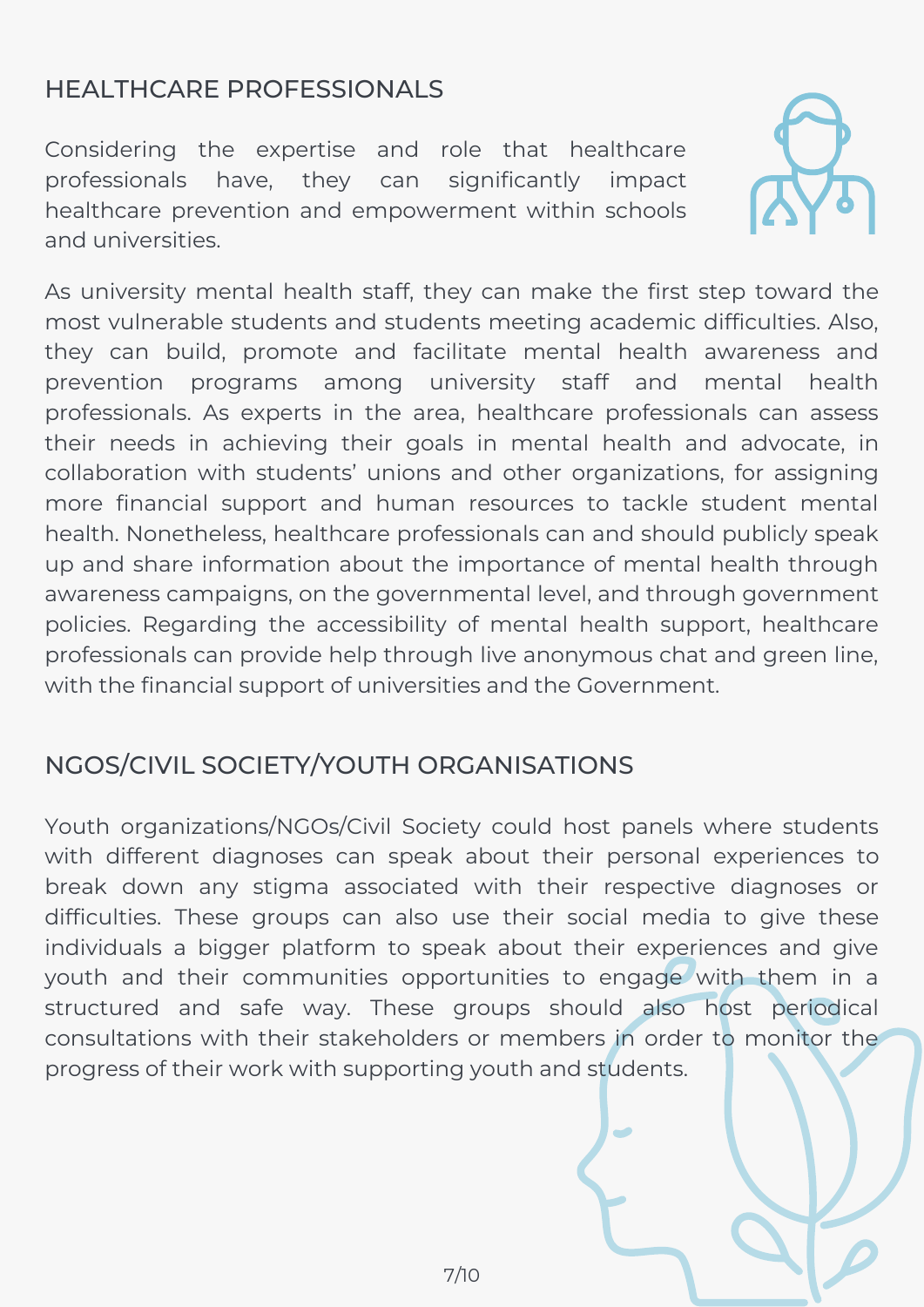Youth organizations could also lobby the Government for additional funding to promote themselves across the country, focusing on rural and socioeconomically disadvantaged areas. These organizations could also host activities for their members to connect at sporting events, theatre, and concerts. These events could also be used as fundraising opportunities for mental health support in local communities.

#### STUDENT COUNCIL



Students' Unions/Councils are acutely aware of student mental health concerns. They can call for action on the local and national levels, such as lobbying the Government to increase funding for mental health supports and implementing a national Mental Health strategy.

Students' Unions/Councils could organize and host webinars with guest speakers to talk about student mental health with a focus on prevention, awareness, managing, and taking care of one's mental health while in academia.

Unions/Councils can also run campaigns against the stigmatization of mental health difficulties, which could involve information sessions, informational posters, and a social media campaign. Students Unions/Councils can also hold consultations and focus groups with students to assess their needs of students, and what further support they require (including vulnerable groups, such as migrants and LGBTQ+). This way, they gather data regarding the current mental state of students to have leverage in the decision-making process.

Unions/Councils should also organize meetings with the college executive/management/dean and express the mental health needs of students and accessibility using the data from prior consultations. Following this, Students' Unions can advocate for an anonymous help-line for students in a crisis to call or text to be set up for students to access support outside of college counseling hours. They can also offer different extracurricular activities for students, such as clubs and societies, sports, and cultural activities.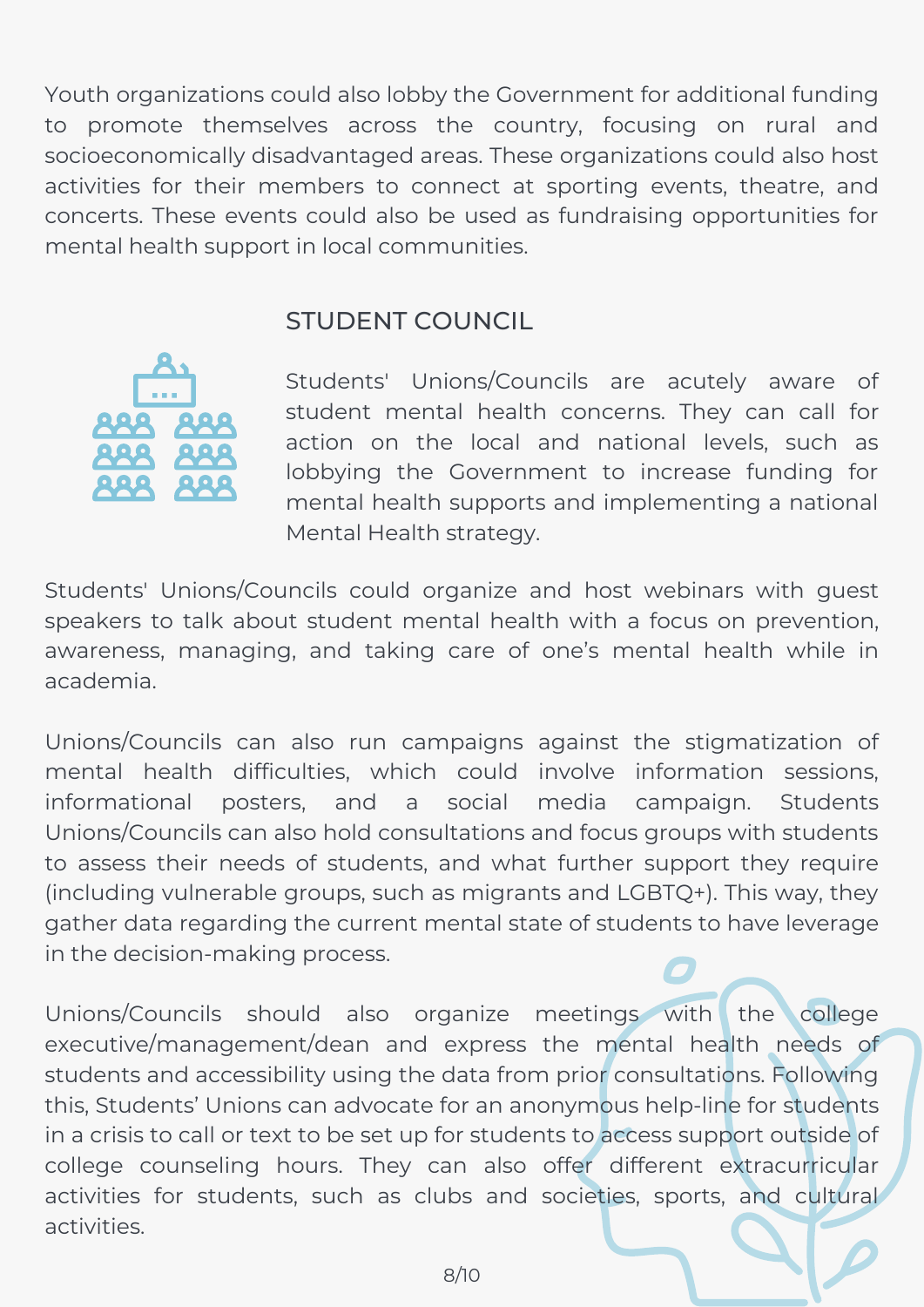Students' Unions can use their experience and voice to provide tutoring for students with mental health conditions or academic difficulties and provide information around managing academic expectations, mental health, time management, and motivation, both in person, in groups, and through webinars.

Local students' unions can also network with each other, or if they are members of a national students' union, they can join forces to have a more significant impact. For example, they can organize nationwide protests to call for additional funding to be administered to mental health support while simultaneously creating a public demonstration for their local communities on the issue of student mental health.

#### **STUDENTS**

Students are the essence of a university and convinced of their importance in addressing any matter, we encourage them to think critically, promote human rights, raise awareness for mental health and engage in academic activities that would improve their literacy about mental health problems in the academic community.



Students living with a mental health disorder can be involved as mental health ambassadors, promote the fight against stigma and the importance of students' mental health through their experience, and present the mental health issues as a normal phenomenon that shouldn't be stigmatized.

Students, as the main beneficiaries of educational services, should advocate with their peers for mental health issues and focus on awareness around its impact and the need for professional help and reach out to the students' council in order to include the topic in their agenda.